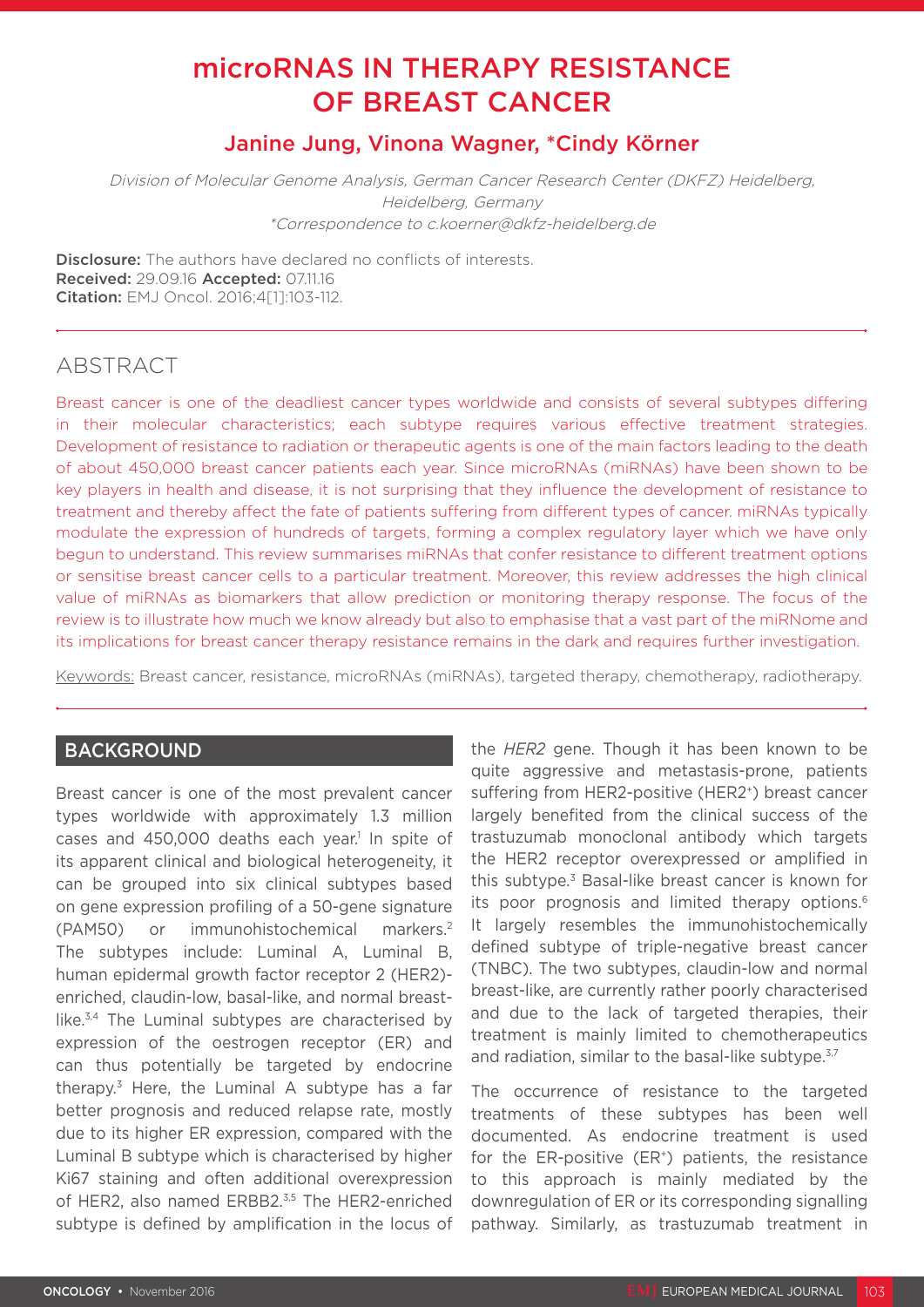HER2-enriched patients depends on expression of the receptor, the resistance is facilitated by downregulation of HER2, upregulation of other members of the ErbB-family, or mutations in downstream signalling molecules leading to constitutive activation of survival and proliferation pathways.8 In contrast, resistance to conventional chemotherapy is often mediated by mechanisms that affect the metabolism of the drugs or their concentration within the cells, e.g. by the upregulation of efflux pumps. General resistance mechanisms usually involve desensitisation of cells to apoptosis or cell cycle arrest in response to genotoxic stress or pathway inhibition.

The primary microRNA (miRNA) is the product transcribed from the miRNA locus and is commonly produced by Pol ll.9 It is characterised by a hairpin structure and gets further processed by the *RNAse Drosha*, creating the precursor miRNA, which is then exported from the nucleus via Exportin 5.10 In the cytoplasm, Dicer further cleaves the transcript, creating the mature miRNAs of 21–25 nt in length with 5' phosphate groups and a 3' overhang of two nucleotides. Mature miRNAs then associate with Argonaute proteins, forming the RNA-induced silencing complex.<sup>11</sup> In recent years, it has been shown that the miRNA processing machinery does not only produce two miRNA species from one precursor, namely the miRNA-3p and 5p, but can also give rise to so-called isomiRs. These are shifted forms of the canonical miRNAs derived from alternative processing displaying either altered stability (3'isomiRs) or altered seed sequences (5'isomiRs).12 A miRNA usually exerts its function on its target RNAs by inducing Argonaute-dependent degradation or translational repression and subsequent Argonaute-independent degradation via perfect or mismatch complementarity, respectively.9 For target recognition, only the so-called seed sequence, comprising nucleotides 2–8 of the miRNA, is essential.<sup>13</sup> While the miRNA usually binds in the 3' untranslated region of its target RNA, there are reports showing that it is also able to bind the 5' untranslated region or open reading frame and induce translational activation.9

This review article will summarise current literature on the impact of miRNAs on therapy resistance in breast cancer by dissecting the role of individual miRNAs and their identified targets in the underlying cellular processes. The gathered information is based exclusively on data obtained from cell culture or mouse experiments. Moreover, the review highlights the main miRNAs involved in therapy resistance by impairing pluripotency, cancer stem cell properties, or epithelial– mesenchymal transition (EMT) of breast cancer cells. Furthermore, it will also demonstrate the pleiotropic nature of miRNAs using miR-200c as an example which has been shown to affect at the same time the cellular response to conventional chemotherapy, radiotherapy, and targeted treatment of HER2 or ER.

# MECHANISMS OF microRNAS IN CHEMOTHERAPY AND RADIOTHERAPY RESISTANCE

Several miRNAs have been shown to mediate resistance to various chemotherapeutic drugs or to radiotherapy by targeting general cellular mechanisms induced by the drugs, such as cell cycle arrest, apoptosis, and impairment of DNA repair. Their targets and modes of action are summarised in Figure 1. Among those miRNAs targeting components of the DNA repair machinery, which are implicated in chemotherapy resistance or sensitivity, are miR-28, miR-181, miR-182, and miR-146, all four targeting *BRCA1*. Others, such as miR-155, miR-96, miR-107, and miR-221/222, target RAD51, while miR-203 and miR-181 repress expression of ATM. Further targets include H2AX (miR-138), WEE1 (miR-15), TP53 (miR-125b), and BCL2 (miR-34a).<sup>14</sup> Moreover, various miRNAs with a role in chemotherapy resistance have been shown to enhance tumour progression by activating signalling pathways important for proliferation, cell cycle progression, and survival of the cancer cell. In addition, alterations in the methylation or histone modification pattern of the DNA can also be caused by miRNAs and thereby contribute to resistance. Further general mechanisms exploited by oncogenic miRNAs may also affect the availability of the drug. Transporters and metabolic enzymes, for instance, often play a role in decreasing the abundance of the drug. However, all these mechanisms can also be targeted by tumour-suppressive miRNAs enhancing sensitivity to chemo/radiotherapy and thus increasing the effectiveness of the treatment.<sup>15,16</sup>

### microRNAs as Sensitisers to Chemotherapy

Chemotherapeutic drugs mainly target cell proliferation (anthracyclines) or induce severe DNA damage to cause cell cycle arrest or apoptosis (taxanes and platinum compounds).17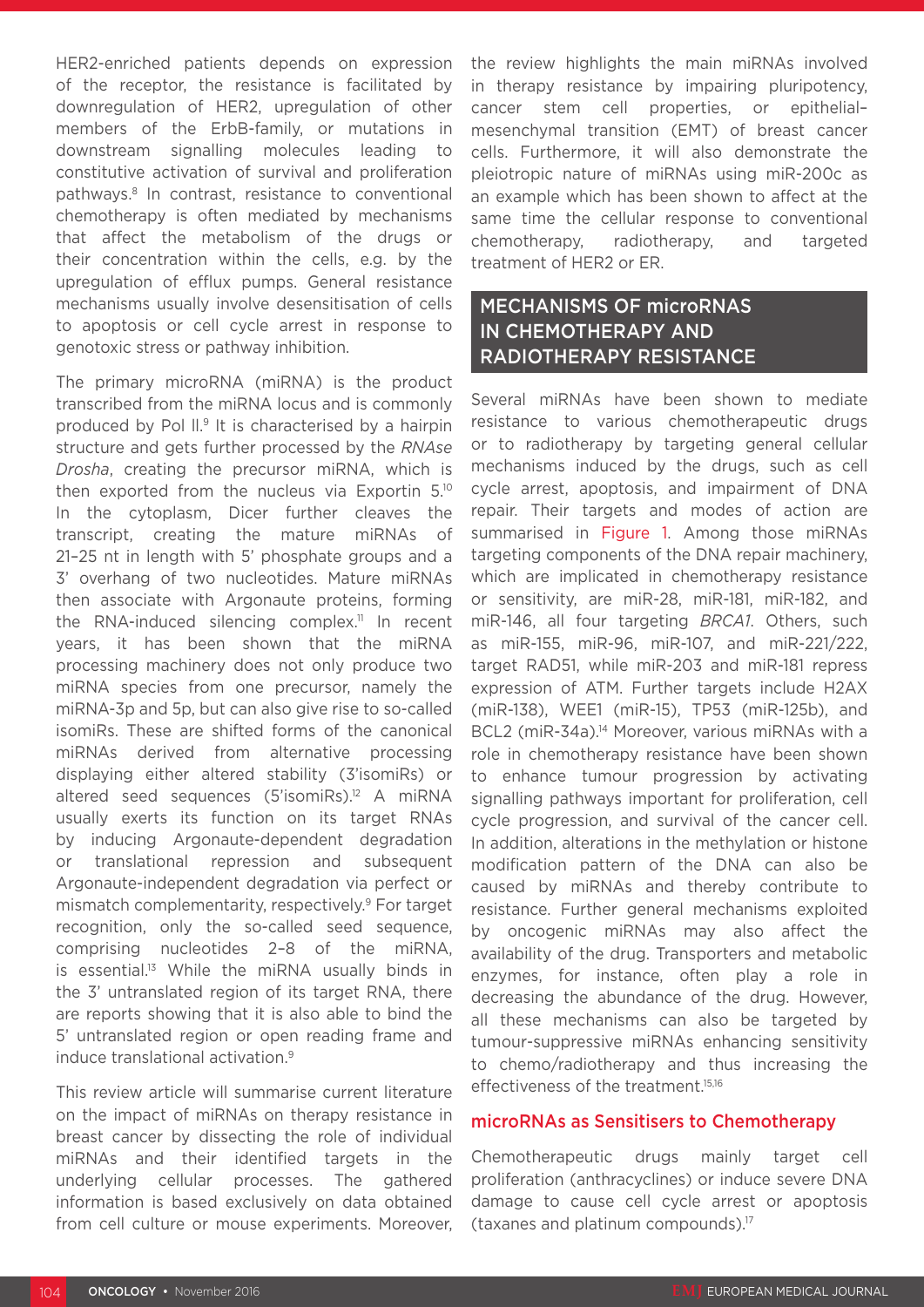

Figure 1: Overview of microRNAs with an impact on chemotherapy and radiotherapy in breast cancer patients. A) These microRNAs can affect either B) efflux pumps, C) and D) apoptosis and DNA repair in response to chemotherapeutic agents, or E) and F) irradiation. HER2: human epidermal growth factor receptor 2; ER<sup>+</sup>: oestrogen receptor positive.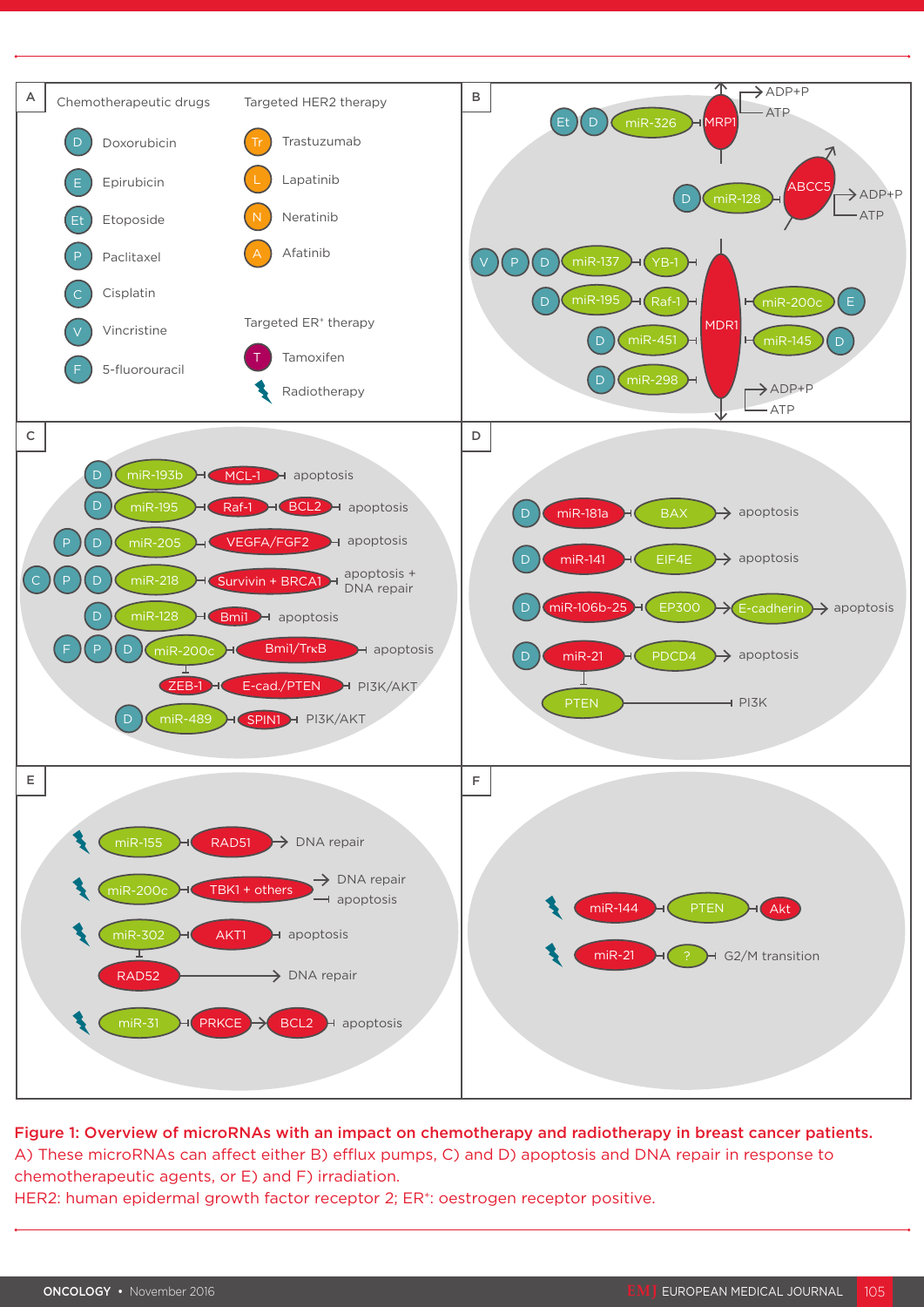Combinations of anthracyclines, such as doxorubicin, daunomycin, and epirubicin; and taxanes, such as paclitaxel and docetaxel, are among the most common treatment strategies for advanced breast cancer.<sup>18</sup> Among the most commonly used neoadjuvant regimens, which are administered before surgery or radiotherapy, are combinations of paclitaxel, docetaxel, doxorubicin, epirubicin, cyclophosphamide, and fluorouracil.19

One of the most efficient mechanisms by which cancer cells develop resistance towards chemotherapy is a high abundance of efflux transporters, which remove the chemotherapeutic drug from the cells. Multidrug resistance-associated protein 1 and multidrug resistance protein 1 (MDR1), for instance, belong to this group of transporters. Several miRNAs, including miR-451, miR-145, miR-298, miR-200c, and miR-326, have been shown to reduce expression of MDR1 and thereby sensitise breast cancer cells to anthracyclines.<sup>20-23</sup> miR-326, however, also increases the vulnerability of breast cancer cells to etoposide treatment by targeting MDR1.24 Furthermore, high levels of miR-195 enhance the sensitivity of breast cancer cells to doxorubicin by reducing Raf-1 levels, which induces apoptosis via downregulation of BCL2 and also represses MDR1 levels.25 miR-137 was also shown to render breast cancer cells more susceptible to various chemotherapeutic drugs (doxorubicin, vincristine, and paclitaxel) by targeting YB-1, which suppresses MDR1 levels.26 Further miRNAs involved in chemotherapy resistance by affecting drug efflux via different direct targets are miR-7, miR-127, miR-134, miR-196a, miR-221/222, miR-508-5p, miR-129-5p, miR-103/107, miR-9, and miR-519c.27

Several other miRNAs are known to sensitise breast cancer cells to chemotherapeutic drugs by inducing apoptosis or preventing DNA damage repair which generally results in cell cycle arrest or apoptosis. One of these miRNAs is miR-193b which increases the sensitivity of breast cancer cells to doxorubicin treatment by directly targeting myeloid cell leukaemia-1, thereby inducing apoptosis.28 Another miRNA sensitising breast cancer cells to certain chemotherapeutic drugs is miR-489. In addition to VAV3, BCL2, and AKT3, SPIN1 was identified as a direct target of miR-489. Downregulation of SPIN1 or overexpression of miR-489 inhibited activation of the PI3K-Akt pathway and consequently increased sensitivity to doxorubicin. Blockage of the PI3K-Akt pathway enhanced cell death in the cancer cells.<sup>29</sup> Furthermore, high abundance of miR-218 reversed the resistance of breast cancer cells to doxorubicin

as well as paclitaxel by inducing apoptosis. Knock-down of survivin (BIRC5), a direct target of the miRNA, was able to phenocopy the increase in apoptotic cells after treatment with the respective drugs.30 Interestingly, this miRNA also targets BRCA1 to enhance the sensitivity of breast cancer cells to cisplatin treatment by inducing apoptosis and lowering their ability to repair DNA damage.<sup>31</sup> Enhancement of chemosensitivity to doxorubicin and paclitaxel can also be mediated by miR-205 which directly targets VEGFA and FGF2 and thereby induces apoptosis.32

In the case of miR-200c, several additional mechanisms to the above-mentioned downregulation of MDR1 have been described to sensitise breast cancer cells to various drugs. For instance, direct targeting of the tyrosine kinase receptor TrkB and the transcriptional repressor Bmi133 or inhibition of Akt signalling via E-cadherin and PTEN, which are both upregulated upon ZEB1 suppression by miR-200c, sensitise cells to doxorubicin. Moreover, miR-200c overexpression causes an increase in the sensitivity of breast cancer cells to 5-fluorouracil treatment by lowering Bmi1 levels.<sup>34</sup> Another miRNA targeting Bmi1 and thereby enhancing sensitivity of breast cancer cells to doxorubicin is miR-128. A second direct target of miR-128 is the transporter ABCC5. Overexpression of the miRNA decreases Bmi1 and ABCC5 levels, leading to a significant increase in the number of apoptotic cells and cells with DNA damage enhancing doxorubicin effectiveness.<sup>35</sup>

### microRNAs Conferring Resistance to Chemotherapy

miR-181a induction upon treatment with DNA damaging compounds such as doxorubicin was linked to chemoresistance in breast cancer. Upregulation of the miRNA after treatment with doxorubicin required STAT3 activation via the NF-κB pathway. Decreased BAX levels, a direct target of miR-181a, help breast cancer cells to resist apoptosis.36 Overexpression of miR-141 rendered breast cancer cells resistant to the drug docetaxel. Direct repression of eukaryotic translation initiation factor 4E levels by the miRNA allowed the cells to circumvent drug-induced apoptosis.<sup>37</sup> Breast cancer cells overexpressing the miR-106b~25 cluster acquired resistance to doxorubicin. miR-25 is especially important for developing resistance, however, all three miRNAs in the cluster target the transcriptional E-cadherin activator EP300 and other unidentified targets to reduce sensitivity to anti-cancer treatments.<sup>38</sup>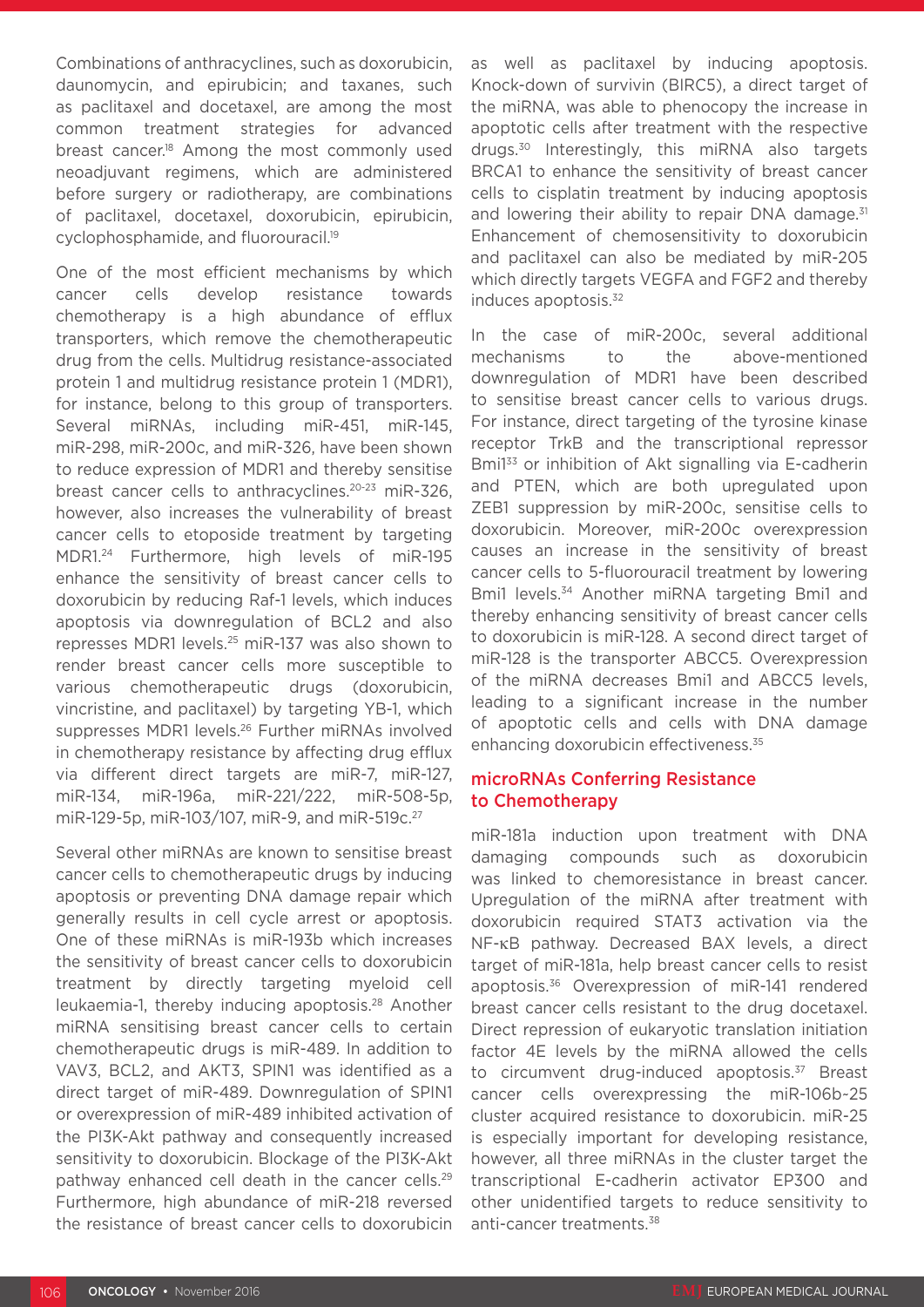

Figure 2: Overview of microRNAs with an impact on targeted therapies in breast cancer patients. A) and B) microRNAs with a role in HER2 overexpressing patients, C) and D) microRNAs with a role in resistance to

endocrine therapy.

ERRγ: oestrogen-related receptor gamma.

## microRNAs with a Role in Radiotherapy Resistance

During radiotherapy, beams of ionising radiation are aimed at the tumour and damage the DNA of tumour cells. Resulting DNA double-strand breaks are the predominant lesions caused by radiotherapy.39 Therefore, the targets of miRNAs mediating radiotherapy resistance or enhancing sensitivity to radiotherapy are mainly connected to the DNA repair machinery or apoptosis. miR-155, for instance, lowers the efficiency of breast cancer cells repairing the radiation-induced DNA damage via homologous recombination by targeting RAD51.<sup>40</sup>

whereas overexpression of miR-200c promotes radiation-induced cell death in breast cancer cells and sensitises them to DNA damage upon radiation. TBK1 was identified as a direct target of miR-200c, but *TBK1* knock-down could not account for the complete effect miR-200c has on the cellular response to radiotherapy.<sup>41</sup> The function of miR-302 is also tumour-suppressive since this miRNA directly targets AKT1 and RAD52, both mediators of radioresistance. *In vitro* as well as *in vivo* experiments showed that miR-302 overexpression in TNBC cells reversed resistance to radiotherapy, made the cells even more sensitive to radiation, and suppressed AKT1 and RAD52 levels.<sup>42</sup>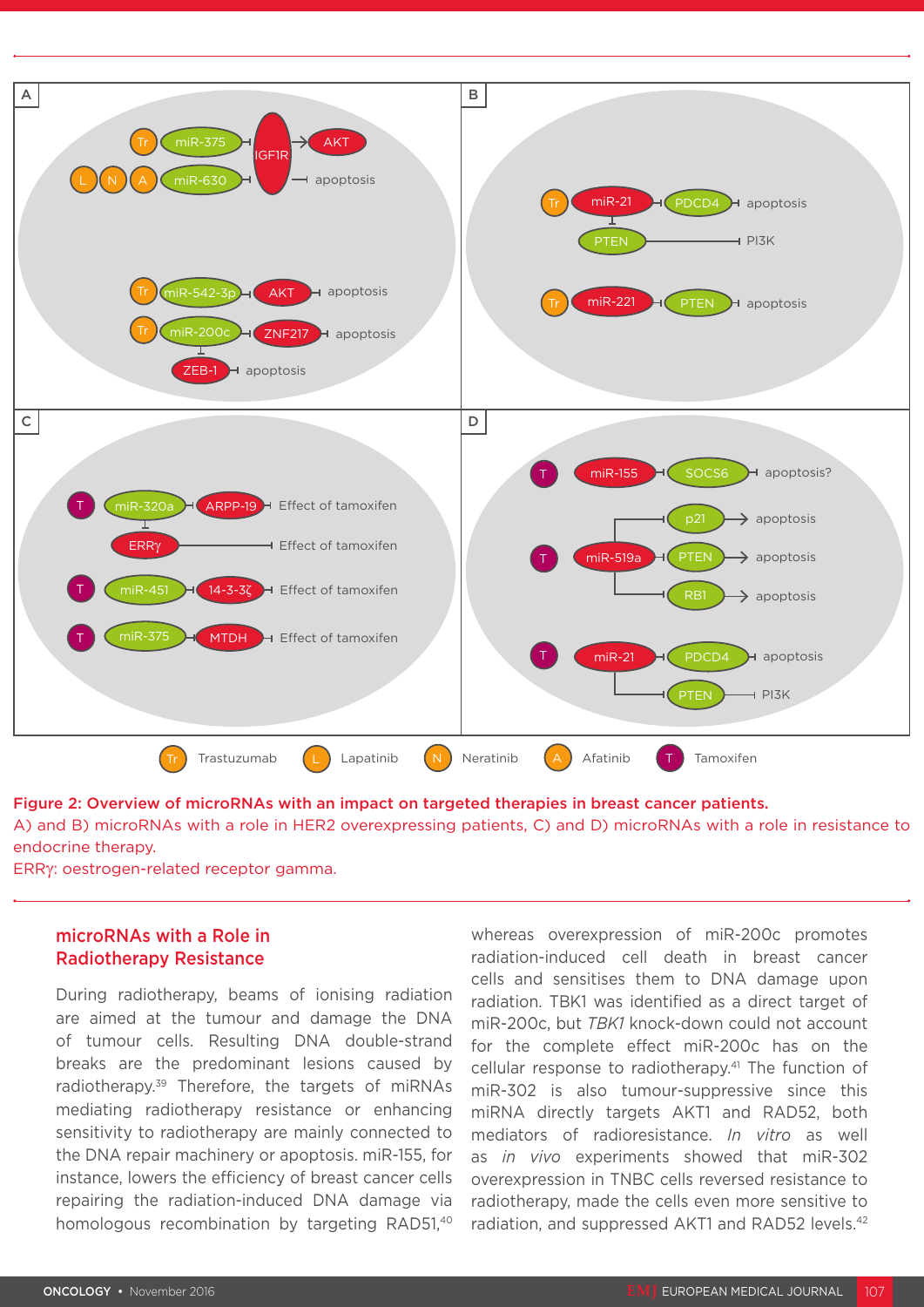In contrast, high levels of miR-144 enhanced radiotherapy resistance of breast cancer cell lines. A strong decrease in the PTEN levels, a direct target of miR-144, caused AKT activation.<sup>43</sup>

## microRNAs and Their Role in Resistance to Chemotherapy and Radiotherapy

So far, few miRNAs have been shown to mediate or counteract resistance to chemotherapy as well as radiotherapy. One example is the tumoursuppressive miR-31, which inhibits the NF-κB pathway by directly targeting PRKCE and thereby inducing apoptosis and increasing sensitivity to chemo and radiotherapeutic treatment in MDA-MB-231 cells, a TNBC cell line. The downregulation of PRKCE leads to a decrease in BCL2 which accounts for the increase in sensitivity to doxorubicin treatment and radiation since the presence of BLC2 exerts an anti-apoptotic effect.44 miR-21 on the other hand, exerts an oncogenic function by mediating resistance to radiotherapy as well as chemotherapy. miR-21 prevents the breast cancer cells from entering G2/M arrest after radiation. However, the direct targets helping to overcome the G2/M arrest upon radiation have not been identified yet.45 In terms of chemotherapy resistance, miR-21 has been shown to confer resistance to doxorubicin by directly targeting the tumour-suppressor proteins PTEN<sup>46</sup> and PDCD4<sup>47</sup> which prevents the cells from undergoing apoptosis and mediates the drug resistance.

# SPECIFIC MECHANISMS OF microRNAS IN RESISTANCE TO TARGETED THERAPY

Mechanisms and targets of miRNAs impacting the sensitivity of breast cancer cells to targeted therapies are summarised in Figure 2.

## microRNAs in Resistance to Targeted Therapy for Human Epidermal Growth Factor Receptor 2 Patients

Targeted therapy approaches for HER2 patients use drugs antagonising or blocking the HER2 receptor. These include trastuzumab or pertuzumab, monoclonal antibodies targeting the HER2 receptor, and the tyrosine kinase inhibitors lapatinib, neratinib, and afatinib.<sup>48</sup> The loss of miR-375 due to epigenetic silencing contributes to trastuzumab resistance. The underlying mechanism involves insulin-like growth factor type 1 receptor (IGF1R) as a direct target of the miRNA. In the absence of miR-375, IGF1R can function as alternative growth factor receptor in breast cancer patients treated with trastuzumab.49 Another miRNA targeting IGFR1 and thereby increasing the effectiveness of drugs targeting HER2, such as lapatinib, neratinib, and afatinib, is miR-630.50 miR-542-3p also enhances sensitivity to trastuzumab treatment however, via targeting AKT. The loss of mIR-542-3p renders the HER2+ breast cancer cells more resistant to the drug, reduces the number of apoptotic cells, and enables inhibition of the G1/S checkpoint to be overcome.<sup>51</sup>



### Figure 3: Summary of phenotypes and mechanisms of miR-200c sensitising breast cancer cells to therapy.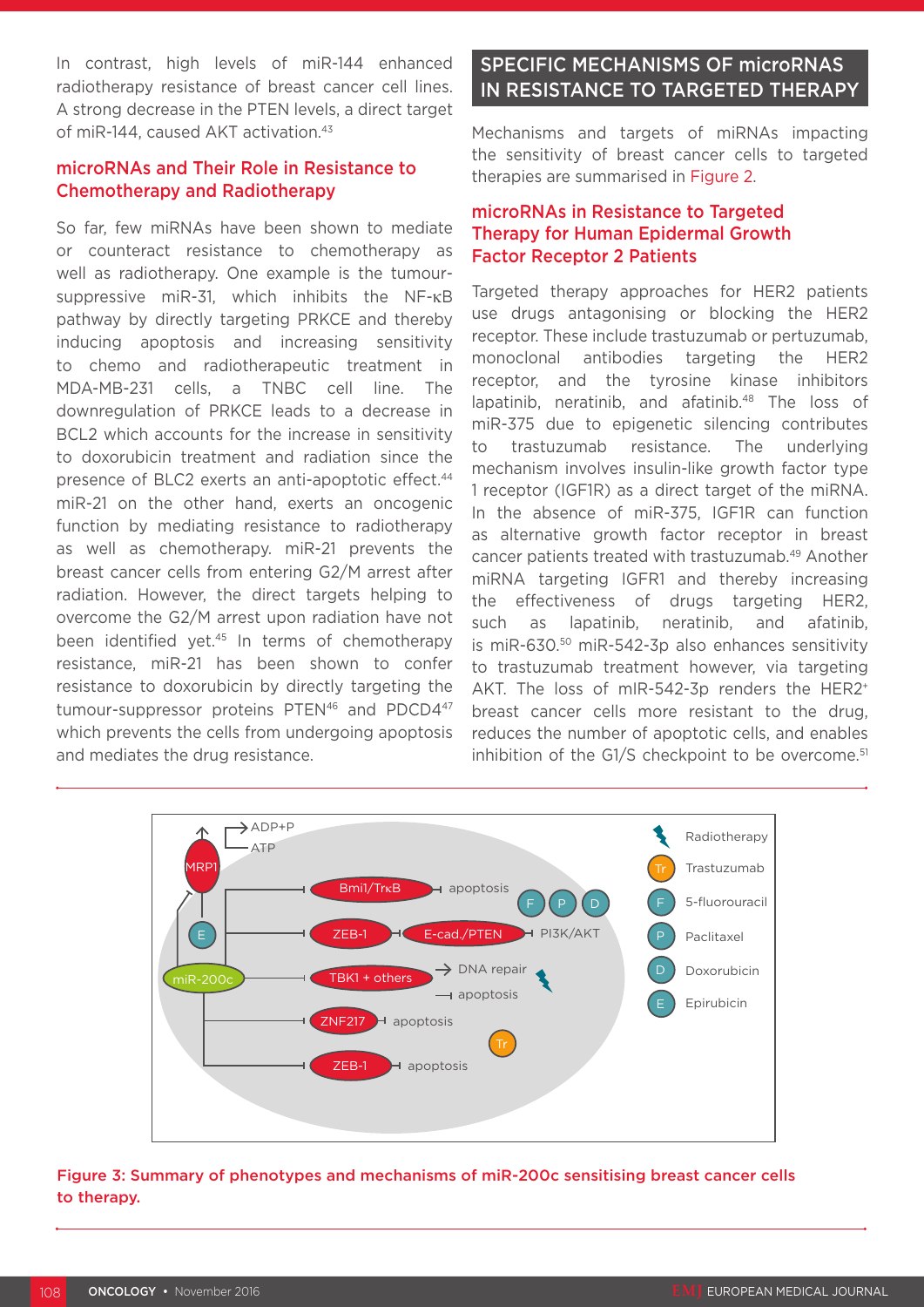The tumour-suppressive function of miR-200c not only sensitises breast cancer cells to chemotherapeutic drugs such as doxorubicin, 5-fluorouracil, and epirubicin,<sup>22,33,34,52</sup> it also sensitises HER2<sup>+</sup> breast cancers to trastuzumab via downregulation of ZNF217 and ZEB1.53 In terms of trastuzumab and lapatinib resistance, miR-16 has been shown to increase the sensitivity of breast cancer cells by targeting cyclin J and far upstream element-binding protein 1. Moreover, miR-16 might serve as a potential biomarker to predict the therapy response of HER2 patients.<sup>54</sup> A miRNA with an oncogenic role in targeted therapy resistance of HER2 patients is miR-221, which prevents breast cancer cells from undergoing apoptosis and mediates trastuzumab resistance in HER2+ breast cancer cells by targeting PTEN.55 miR-21, another oncogenic miRNA, not only mediates resistance to radiotherapy and doxorubicin,<sup>45-47</sup> but also induces interleukin (IL)-6/STAT3/NF-κB-mediated signalling as well as the PI3K pathway and thereby confers resistance to trastuzumab.56 In line with other tumoursuppressive miRNAs, miR-450b-3p, 520c-3p, miR-520b-5p, and miR-587-5p were shown to increase the effectiveness of trastuzumab.54

#### microRNAs in Resistance to Endocrine Therapy

Mechanisms of endocrine resistance in breast cancer often involve the loss of ER-α expression, for instance, by hypermethylation of the *ER* gene which mediates resistance to tamoxifen. Moreover, increased activity of the HER2, IGFR1, or FGFR1 signalling pathways activates MAPK or PI3K signalling and is thereby also able to confer resistance to tamoxifen by sustaining proliferation and anti-apoptotic signals in an ER-independent manner.57 miR-320a is one of the miRNAs which sensitises ER<sup>+</sup> breast cancer cells to endocrine therapy. In fact, miR-320a increases the sensitivity of ER<sup>+</sup> resistant breast cancer cells to tamoxifen by downregulation of cAMP-regulated phosphoprotein and oestrogen-related receptor gamma.58 miR-451 is another sensitiser to tamoxifen since the miRNA directly targets 14-3-3ζ<sup>59</sup> which also leads to increased efficacy of doxorubicin treatment as previously described.20 Overexpression of miR-451 suppressed HER2, EGFR, and MAPK activation and increased apoptosis, leading to an increase in sensitivity to tamoxifen.59 Besides increasing sensitivity to trastuzumab.<sup>49</sup> miR-375 has also been shown to enhance the effectiveness of tamoxifen treatment. Knocking down metadherin, a direct target of miR-375, enabled the effect of

miRNA re-expression to be partially phenocopied.<sup>60</sup> Among the miRNAs with an oncogenic role in endocrine therapy resistance is miR-21. In addition to mediating resistance of breast cancer cells to radiotherapy and doxorubicin as well as HER2<sup>+</sup> breast cancers to trastuzumab, 45-47,56 miR-21 decreases the sensitivity of ER<sup>+</sup> breast cancer cells to tamoxifen by targeting PTEN.<sup>61</sup> Other miRNAs confer resistance to tamoxifen target SOCS6 and thereby blocking the SOCS6-STAT3 pathway, such as miR-155, $62$  or suppress the tumoursuppressor genes *PTEN, CDKN1A/p21*, and retinoblastoma protein in ER<sup>+</sup> breast cancer cells, such as miR-519a.<sup>63</sup> Further microRNAs have been shown to act as tumour-suppressors and to sensitise breast cancer cells towards endocrine therapy, such as miR-15a, miR-16, and miR-342-3p, whereas others, for instance, miR-221/222, miR-101, miR-301, and miR-181b, promote resistance to endocrine therapies.64,65

## CIRCULATING microRNAS IN THERAPY RESISTANCE OF BREAST CANCER PATIENTS

Several microRNAs can be detected in blood plasma and are therefore known as circulating miRNAs. Their detection in blood samples potentially allows their use as biomarkers, e.g. to predict or monitor therapy response. High levels of miR-210 in the plasma of breast cancer patients, for instance, were shown to correlate with high sensitivity to trastuzumab treatment,<sup>66</sup> whereas high levels of circulating miR-125b were associated with an impaired response to the chemotherapeutic drug 5-fluorouracil.<sup>67</sup> However, a panel of biomarkers usually provides more reliable information about how a patient might respond to a certain therapy. In the case of miR-19a and miR-205, high circulating levels of both miRNAs predict a bad response of Luminal A patients to neoadjuvant treatment with epirubicin and paclitaxel.68

microRNAS INFLUENCING THERAPY RESISTANCE VIA PLURIPOTENCY, CANCER STEM CELL PROPERTIES, OR EPITHELIAL-MESENCHYMAL-TRANSITION

Since so-called cancer stem cells (CSC) are considered to be tumour-initiating cells and are a major reason for the development of therapy resistance,69 miRNAs regulating stem cell features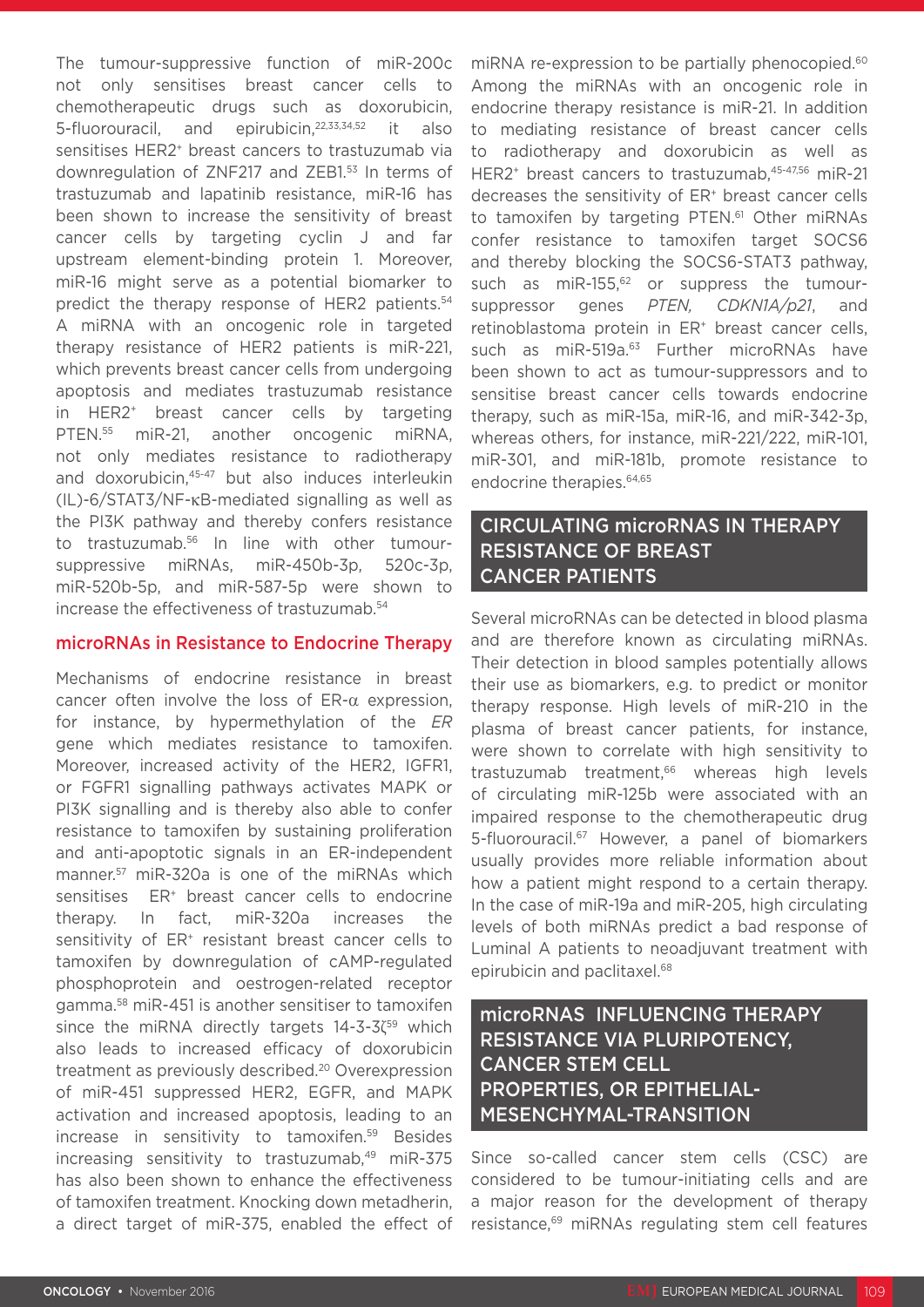are of particular interest in understanding the impact of the miRNome on breast cancer therapy resistance. These critical cellular features include pluripotency, developmental pathways which are in charge of the self-renewing potential of stem cells in general, and EMT since breast CSC frequently undergo EMT.70 miR-200c, for instance, targets ZEB-1 as well as Sox2 and Klf4, affecting EMT and pluripotency, respectively.<sup>70</sup> Moreover, other miR-200 family members as well as the miR-183 cluster, the miR-221-222 cluster, miR-142, miR-214, let-7, miR-22, and miR-27b have been described to influence the features of CSC by regulating pathways important for stemness and pluripotency, such as the Wnt and Notch pathways, apoptosis, and EMT.71,72

### **CONCLUSION**

In summary, a multitude of miRNAs have been described to sensitise breast cancer cells to

**REFERENCES** 

1. Cancer Genome Atlas Network. Comprehensive molecular portraits of human breast tumors. Nature. 2012; 490(7418):61-70.

2. Bastien RR et al. PAM50 breast cancer subtyping by RT-qPCR and concordance with standard clinical molecular markers. BMC Med Genomics. 2012;5:44.

3. Singh R, Mo YY. Role of microRNAs in breast cancer. Cancer Biol Ther. 2013; 14(3):201-12.

4. Prat A, Perou CM. Deconstructing the molecular portraits of breast cancer. Mol Oncol. 2011;5(1):5-23.

5. Sorlie T et al. Repeated observation of breast tumor subtypes in independent gene expression data sets. Proc Natl Acad Sci U S A. 2003;100(14):8418-23.

6. Rakha EA et al. Basal-like breast cancer: a critical review. J Clin Oncol. 2008; 26(15):2568-81.

7. Sabatier R et al. Claudin-low breast cancers: clinical, pathological, molecular and prognostic characterization. Mol Cancer. 2014;13:228.

8. Tryfonidis K et al. Endocrine treatment in breast cancer: Cure, resistance and beyond. Cancer Treat Rev. 2016;50:68-81.

9. Iorio MV, Croce CM. MicroRNA dysregulation in cancer: diagnostics, monitoring and therapeutics. A comprehensive review. EMBO Mol Med. 2012;4(3):143-59.

10. Ryan BM et al. Genetic variation in microRNA networks: the implications for cancer research. Nat Rev Cancer. 2010; 10(6):389-402.

11. Peters L, Meister G. Argonaute proteins: mediators of RNA silencing. Mol Cell. 2007;26(5):611-23.

12. Martí E et al. A myriad of miRNA variants in control and Huntington's disease brain regions detected by massively parallel sequencing. Nucleic Acids Res. 2010;38(20):7219-35.

13. Castanotto D, Rossi JJ. The promises and pitfalls of RNA-interference-based therapeutics. Nature. 2009;457(7228): 426-33.

14. Bottai G et al. Targeting the microRNAregulating DNA damage/repair pathways in cancer. Expert Opin Biol Ther. 2014; 14(11):1667-83.

15. Garofalo M, Croce CM. MicroRNAs as therapeutic targets in chemoresistance. Drug Resist Updat. 2013;16(3-5):47-59.

16. Korpela E et al. MicroRNA in radiotherapy: miRage or miRador? Br J Cancer. 2015;112(5):777-82.

17. Yadav BS et al. Systemic treatment strategies for triple-negative breast cancer. World J Clin Oncol. 2014;5(2): 125-33.

18. He DX et al. Genome-wide profiles of methylation, microRNAs, and gene expression in chemoresistant breast cancer. Sci Rep. 2016;6:24706.

19. Rapoport BL et al. When and how do I use neoadjuvant chemotherapy for breast cancer? Curr Treat Options Oncol.

This underlines how crucial it is to obtain a better understanding of the complex miRNome and that unravelling further oncomiRs, which could also be explored as potential therapeutic targets, is necessary. Figure 3 summarises the phenotypes and mechanisms by which miR-200c, a tumoursuppressive miRNA, sensitises breast cancer cells to various treatment options. This example teaches us that miRNAs tend to have multiple phenotypes by affecting various cellular mechanisms, it can be expected that in the future, multiple targets of additional studied or uncharacterised miRNAs will have similarly pleiotropic phenotypes.

chemotherapy, radiotherapy, or targeted therapy or to mediate resistance to diverse treatment strategies. However, the number of miRNAs associated with a tumour-suppressive function exceeds the number of oncomiRs, especially in resistance to chemotherapeutic drugs.

2014;15(1):86-98.

20. Kovalchuk O et al. Involvement of microRNA-451 in resistance of the MCF-7 breast cancer cells to chemotherapeutic drug doxorubicin. Mol Cancer Ther. 2008; 7(7):2152-9.

21. Gao M et al. miR-145 sensitizes breast cancer to doxorubicin by targeting multidrug resistance-associated protein-1. Oncotarget. 2016; doi: 10. 18632/ oncotarget. 10845. [Epub ahead of print].

22. Chen J et al. Down-regulation of microRNA-200c is associated with drug resistance in human breast cancer. Med Oncol. 2012;29(4):2527-34.

23. Bao L et al. Increased expression of P-glycoprotein and doxorubicin chemoresistance of metastatic breast cancer is regulated by miR-298. Am J Pathol. 2012;180(6):2490-503.

24. Liang Z et al. Involvement of miR-326 in chemotherapy resistance of breast cancer through modulating expression of multidrug resistance-associated protein 1. Biochem Pharmacol. 2010;79(6):817-24.

25. Yang G et al. Upregulation of miR-195 increases the sensitivity of breast cancer cells to Adriamycin treatment through inhibition of Raf-1. Oncol Rep. 2013;30(2):877-89.

26. Zhu X et al. miR-137 restoration sensitizes multidrug-resistant MCF-7/ADM cells to anticancer agents by targeting YB-1. Acta Biochim Biophys Sin (Shanghai). 2013;45(2):80-6.

27. Fanini F, Fabbri M. MicroRNAs and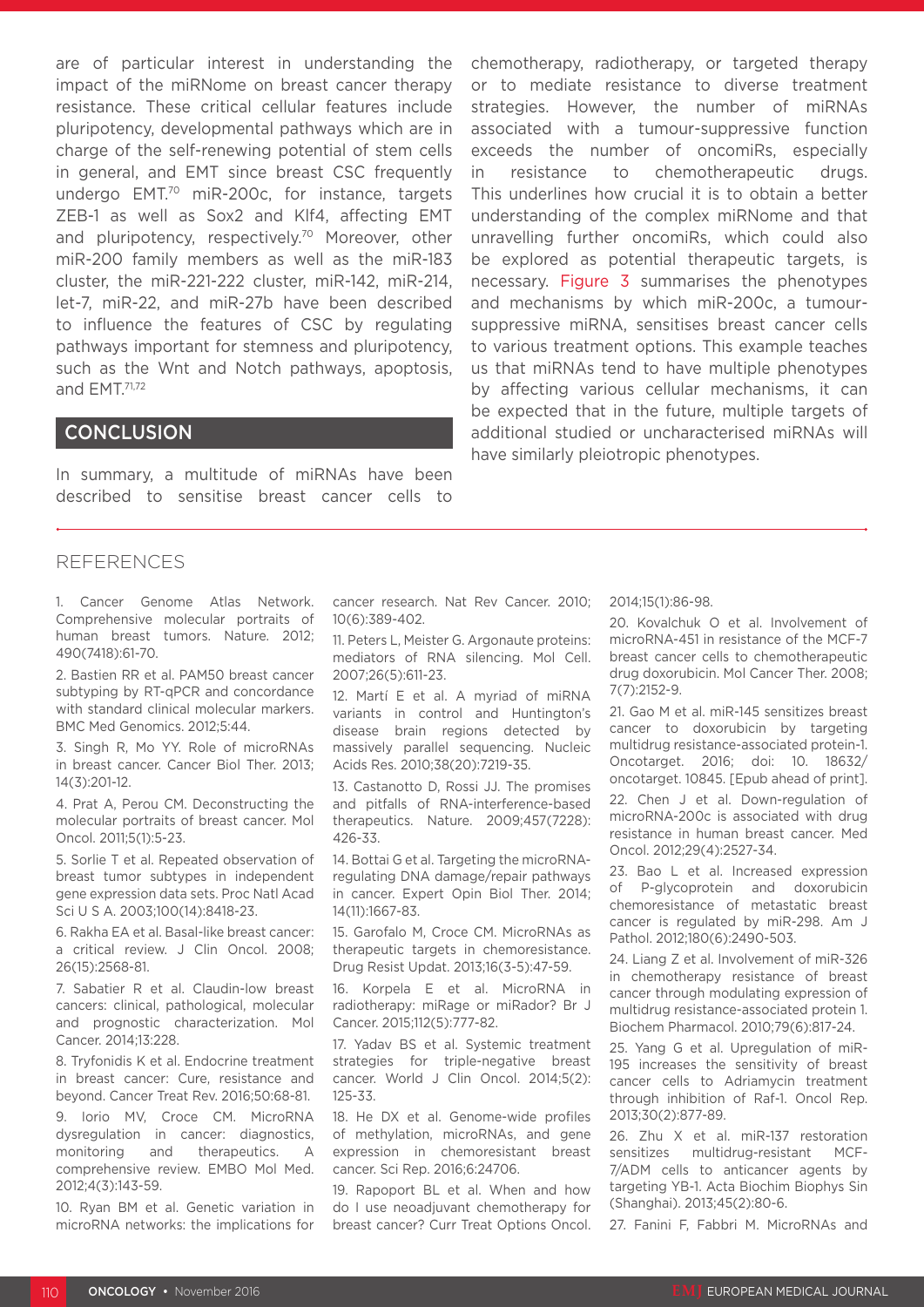cancer resistance: A new molecular plot. Clin Pharmacol Ther. 2016;99(5):485-93.

28. Long J et al. miR-193b Modulates Resistance to Doxorubicin in Human Breast Cancer Cells by Downregulating MCL-1. BioMed Res Int. 2015;2015:373574.

29. Chen X et al. Suppression of SPIN1 mediated PI3K/Akt pathway by miR-489 increases chemosensitivity in breast cancer. J Pathol. 2016;239(4):459-72.

30. Hu Y et al. miR-218 targets survivin and regulates resistance to chemotherapeutics in breast cancer. Breast Cancer Res Treat. 2015;151(2):269-80.

31. He X et al. MiR-218 regulates cisplatin chemosensitivity in breast cancer by targeting BRCA1. Tumour Biol. 2015;36(3): 2065-75.

32. Hu Y et al. miRNA-205 targets VEGFA and FGF2 and regulates resistance to chemotherapeutics in breast cancer. Cell Death Dis. 2016;7(6):e2291.

33. Kopp F et al. miR-200c sensitizes breast cancer cells to doxorubicin treatment by decreasing TrkB and Bmi1 expression. PloS One. 2012;7(11):e50469.

34. Yin J et al. A Bmi1-miRNAs cross-talk modulates chemotherapy response to 5-fluorouracil in breast cancer cells. PloS One. 2013;8(9):e73268.

35. Zhu Y et al. Reduced miR-128 in breast tumor-initiating cells induces chemotherapeutic resistance via Bmi-1 and ABCC5. Clin Cancer Res. 2011;17(22): 7105-15.

36. Niu J et al. Induction of miRNA-181a by genotoxic treatments promotes chemotherapeutic resistance and metastasis in breast cancer. Oncogene. 2016;35(10):1302-13.

37. Yao YS et al. miR-141 confers docetaxel chemoresistance of breast cancer cells via regulation of EIF4E expression. Oncol Rep. 2015;33(5):2504-12.

38. Zhou Y et al. The miR-106b~25 cluster promotes bypass of doxorubicin-induced senescence and increase in motility and invasion by targeting the E-cadherin transcriptional activator EP300. Cell Death Differ. 2014;21(3):462-74.

39. Jeggo P, Löbrich M. Radiationinduced DNA damage responses. Radiat Prot Dosimetry. 2006;122(1-4):124-7.

40. Gasparini P et al. microRNA expression profiling identifies a four microRNA signature as a novel diagnostic and prognostic biomarker in triple negative breast cancers. Oncotarget. 2014;5(5):1174-84.

41. Lin J et al. miR-200c enhances radiosensitivity of human breast cancer cells. J Cell Biochem. 2013;114(3):606-15.

42. Liang Z et al. MicroRNA-302 replacement therapy sensitizes breast cancer cells to ionizing radiation. Pharm Res. 2013;30(4):1008-16.

43. Yu L et al. MicroRNA-144 affects radiotherapy sensitivity by promoting proliferation, migration and invasion of breast cancer cells. Oncol Rep. 2015; 34(4):1845-52.

44. Körner C et al. MicroRNA-31 sensitizes human breast cells to apoptosis by direct targeting of protein kinase C epsilon (PKCepsilon). J Biol Chem. 2013; 288(12):8750-61.

45. Anastasov N et al. Radiation resistance due to high expression of miR-21 and G2/M checkpoint arrest in breast cancer cells. Radiat Oncol. 2012;7:206.

46. Wang ZX et al. MicroRNA-21 modulates chemosensitivity of breast cancer cells to doxorubicin by targeting PTEN. Arch Med Res. 2011;42(4):281-90.

47. Bourguignon LY et al. Hyaluronan-CD44 interaction with protein kinase C(epsilon) promotes oncogenic signaling by the stem cell marker Nanog and the Production of microRNA-21, leading to down-regulation of the tumor suppressor protein PDCD4, anti-apoptosis, and chemotherapy resistance in breast tumor cells. J Biol Chem. 2009;284(39): 26533-46.

48. Tsang RY, Finn RS. Beyond trastuzumab: novel therapeutic strategies in HER2-positive metastatic breast cancer. Br J Cancer. 2012;106(1):6-13.

49. Ye XM et al. Epigenetic silencing of miR-375 induces trastuzumab resistance in HER2-positive breast cancer by targeting IGF1R. BMC Cancer. 2014;14:134. 50. Corcoran C et al. miR-630 targets IGF1R to regulate response to HERtargeting drugs and overall cancer cell progression in HER2 over-expressing breast cancer. Mol Cancer. 2014;13:71.

51. Ma T et al. MiRNA-542-3p downregulation promotes trastuzumab resistance in breast cancer cells via AKT activation. Oncol Rep. 2015;33(3):1215-20. 52. Chen Y et al. miRNA-200c increases the sensitivity of breast cancer cells to doxorubicin through the suppression of E-cadherin-mediated PTEN/Akt signaling. Mol Med Rep. 2013;7(5):1579-84.

53. Bai WD et al. MiR-200c suppresses TGF-β signaling and counteracts trastuzumab resistance and metastasis by targeting ZNF217 and ZEB1 in breast cancer. Int J Cancer. 2014;135(6):1356-68.

54. Mao L et al. Involvement of microRNAs in HER2 signaling and trastuzumab treatment. Tumour Biol J Int Soc Oncodevelopmental Biol Med. 2016. [Epub ahead of print].

55. Ye X et al. MiR-221 promotes trastuzumab-resistance and metastasis in HER2-positive breast cancers by targeting PTEN. BMB Rep. 2014;47(5):268-73.

56. De Mattos-Arruda L et al. MicroRNA-21 links epithelial-to-mesenchymal transition and inflammatory signals to confer resistance to neoadjuvant trastuzumab and chemotherapy in HER2-positive breast cancer patients. Oncotarget. 2015; 6(35):37269-80.

57. Hayes EL, Lewis-Wambi JS. Mechanisms of endocrine resistance in breast cancer: an overview of the proposed roles of noncoding RNA. Breast Cancer Res. 2015;17:40.

58. Lü M et al. MicroRNA-320a sensitizes tamoxifen-resistant breast cancer cells to tamoxifen by targeting ARPP-19 and ERRγ. Sci Rep. 2015;5:8735.

59. Bergamaschi A, Katzenellenbogen BS. Tamoxifen downregulation of miR-451 increases 14-3-3ζ and promotes breast cancer cell survival and endocrine resistance. Oncogene. 2012;31(1):39-47.

60. Ward A et al. Re-expression of microRNA-375 reverses both tamoxifen resistance and accompanying EMT-like properties in breast cancer. Oncogene. 2013;32(9):1173-82.

61. Yu X et al. Silencing of MicroRNA-21 confers the sensitivity to tamoxifen and fulvestrant by enhancing autophagic cell death through inhibition of the PI3K-AKTmTOR pathway in breast cancer cells. Biomed Pharmacother. 2016;77:37-44.

62. Shen R et al. MiRNA-155 mediates TAM resistance by modulating SOCS6-STAT3 signalling pathway in breast cancer. Am J Transl Res. 2015;7(10):2115-26.

63. Ward A et al. MicroRNA-519a is a novel oncomir conferring tamoxifen resistance by targeting a network of tumoursuppressor genes in ER+ breast cancer. J Pathol. 2014;233(4):368-79.

64. Muluhngwi P, Klinge CM. Roles for miRNAs in endocrine resistance in breast cancer. Endocr Relat Cancer. 2015;22(5):R279-300.

65. Klinge CM. miRNAs regulated by estrogens, tamoxifen, and endocrine disruptors and their downstream gene targets. Mol Cell Endocrinol. 2015;418 Pt 3: 273-97.

66. Jung EJ et al. Plasma microRNA 210 levels correlate with sensitivity to trastuzumab and tumor presence in breast cancer patients. Cancer. 2012; 118(10):2603-14.

67. Wang H et al. Circulating MiR-125b as a marker predicting chemoresistance in breast cancer. PLoS One. 2012;7(4):e34210.

68. Li Q et al. Circulating miR-19a and miR-205 in serum may predict the sensitivity of luminal A subtype of breast cancer patients to neoadjuvant chemotherapy with epirubicin plus paclitaxel. PLoS One. 2014;9:e104870.

69. Eyler CE, Rich JN. Survival of the fittest: cancer stem cells in therapeutic resistance and angiogenesis. J Clin Oncol. 2008;26(17):2839-45.